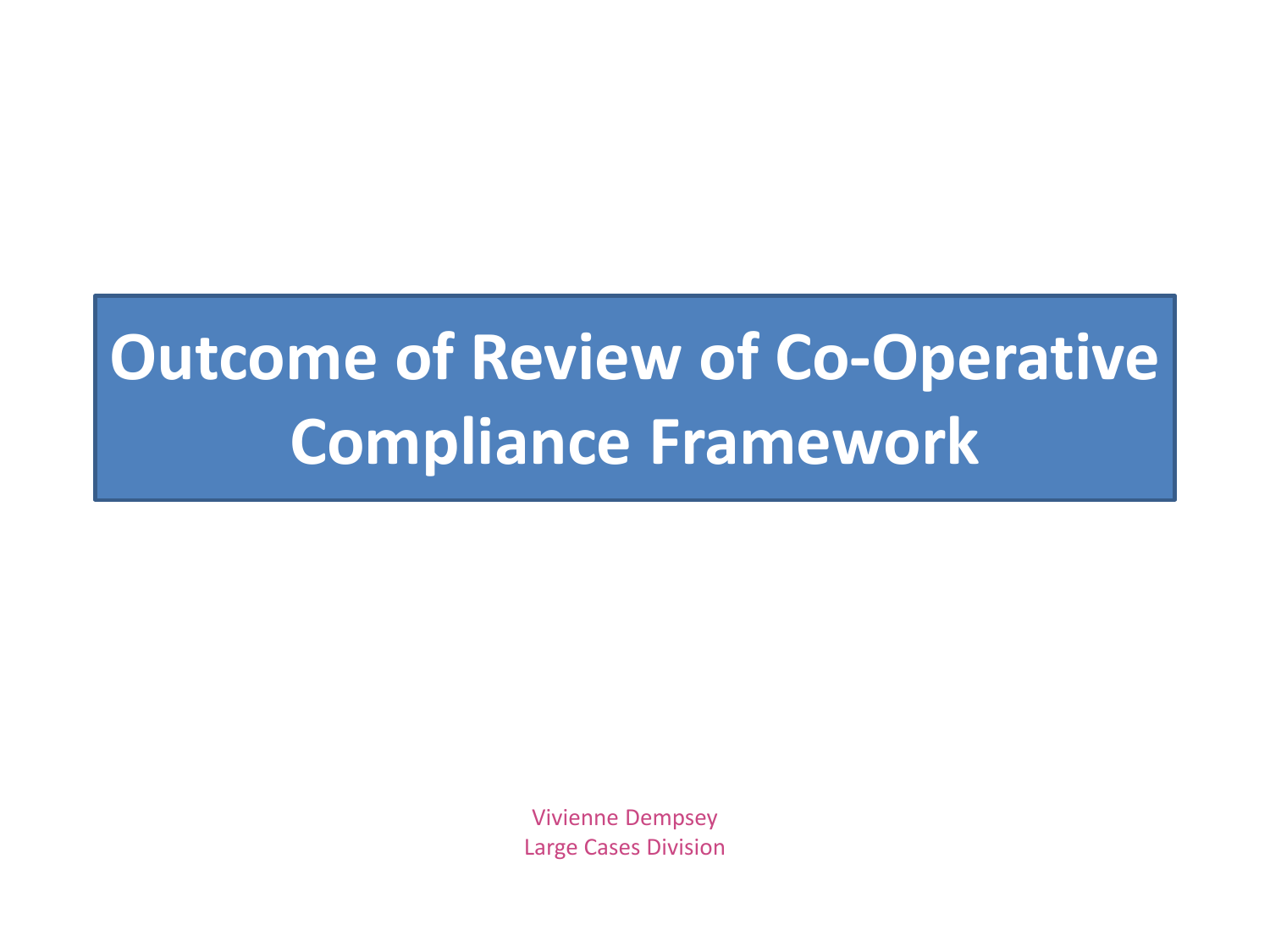## **Reasons for Review**

- CCF introduced in 2005 so review timely !
- Lack of clarity among taxpayers, agents and Revenue staff as to what was involved
- Some taxpayers unaware of CCF or what it meant
- No clear distinction between being "in" and being "out"
- Sense that CCF not applied consistently across LCD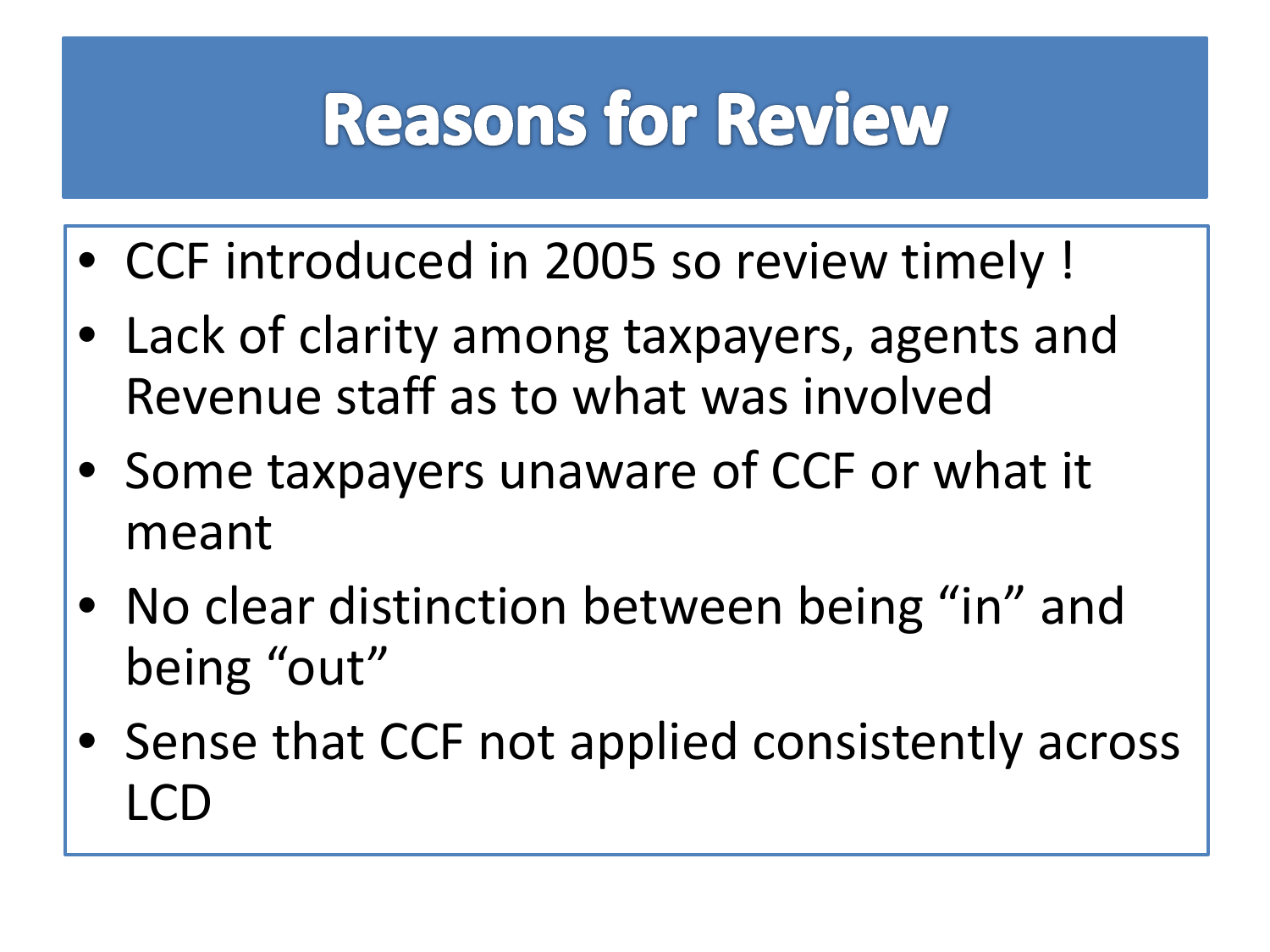# **But Why Have a CCF?**

- Co-operative compliance seen as best practice internationally
- OECD (FTA) 2008 study promoted relationships between tax authority and large businesses based on trust and co-operation
- As of 2013, 24 out of 26 countries in FTA have some sort of collaborative framework
- Collaborative approach seen as giving significant benefits both for taxpayers and Revenue
- Large taxpayers want to be tax compliant; want certainty on tax position; want no surprises; and, if things go wrong for non-fraud reasons, want to put things right quickly
- Revenue wants to know the business and sector; wants self reviews; wants self corrections; wants unprompted disclosures when things go wrong; wants to apply scarce resources to risk
- A Co-operative Compliance Framework delivers for both sides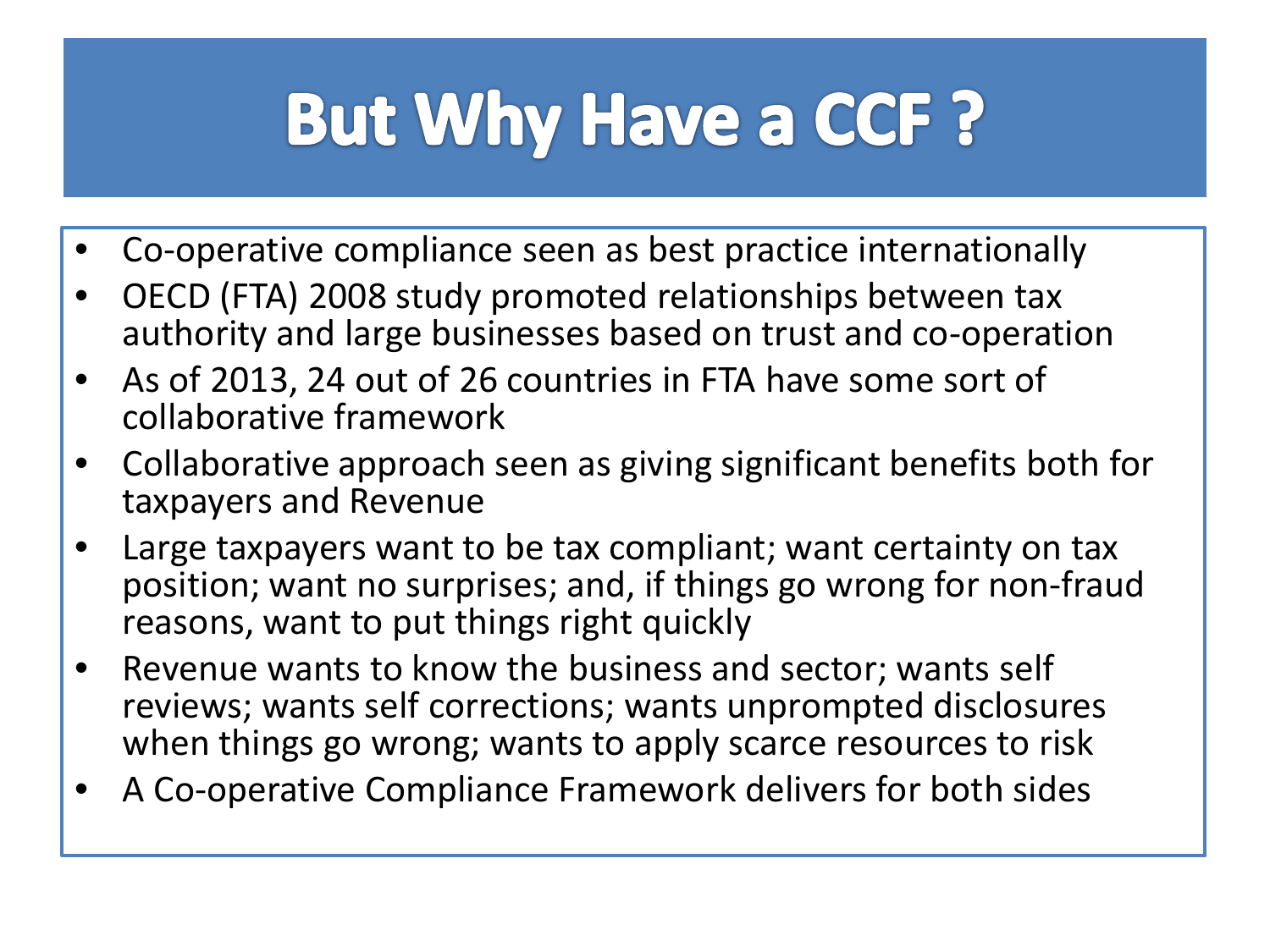## **Overall Conclusions**

- Majority of large businesses want to be tax compliant
- Large Businesses want certainty on tax
- Large Businesses want to consult Revenue in advance
- A Revenue contact person very important
- Large Businesses want to agree tax positions with Revenue in an open and non-confrontational manner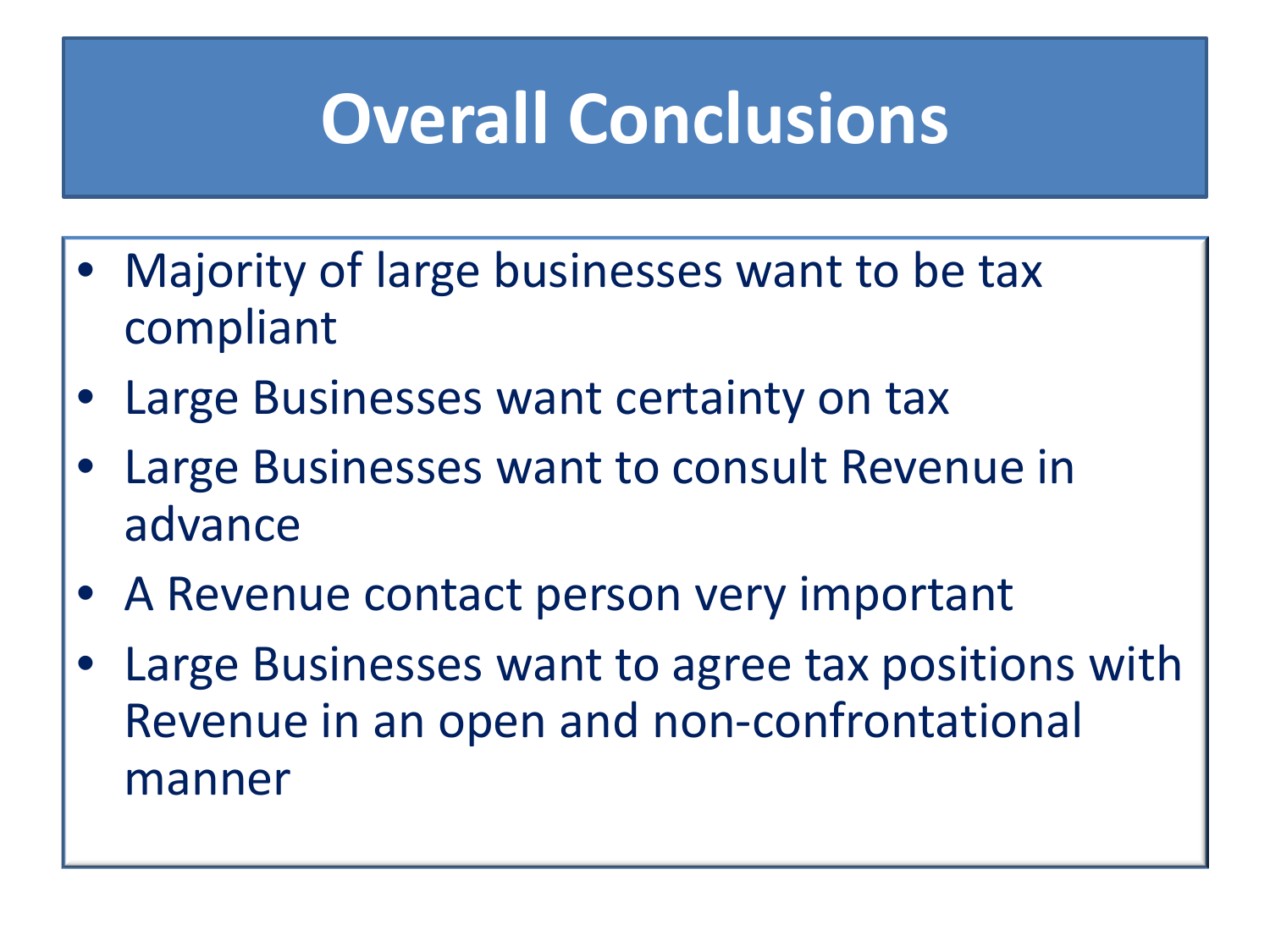### **Main Recommendations**

- Retain but reform Co-operative Compliance Framework
- Soft Relaunch brief TALC; brief large accountancy and law firms; letter of invitation to LCD taxpayers' to apply
- Clear distinction between those "in" and those "not in" the CCF
- Entry by way of application and acceptance
- No legislative or contractual commitments
- Consistency of application across LCD essential
- Annual risk review meeting between taxpayer and Revenue crucial
- Effectiveness to be measured against number and nature of self reviews, self corrections, unprompted disclosures
- Audit rare, compliance interventions primarily by way of AQ or PI (some exceptions TP audit)
- Streamlined VAT/CT refund process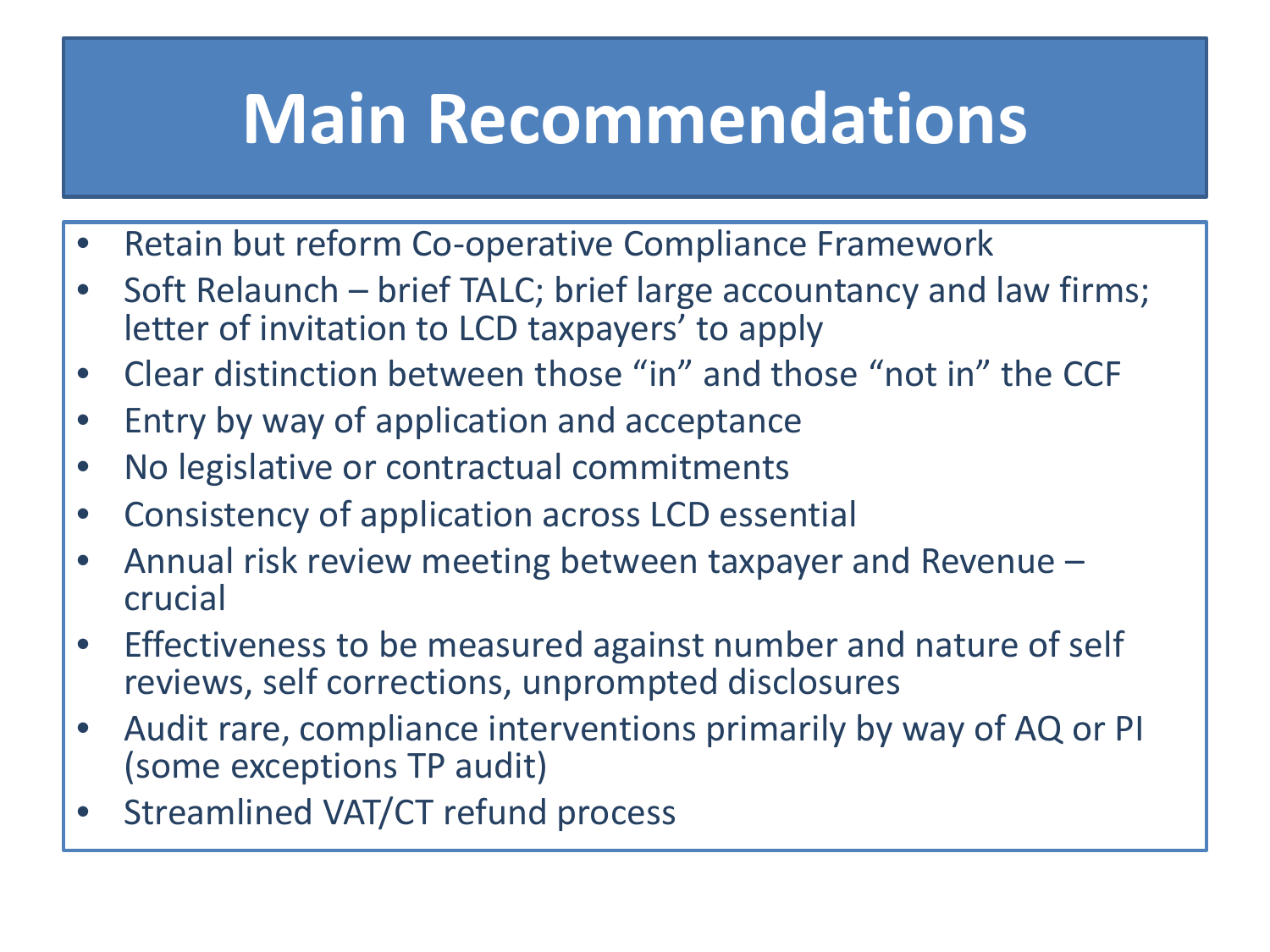## **Entry Criteria: To be applied to all Group Companies**

- Have returns been filed in respect of each tax and duty for which the group has an obligation to submit a return ?
- Are all group tax and duty liabilities up-to-date?
- Within the last 3 years, no company in Group had a settlement under the *Audit Code of Practice* which attracted a penalty of 15% or more.
- **Materiality Test**: settlement test does not apply if the full payment (i.e. tax, interest and penalty) under the settlement does not exceed 1% of the overall Group's tax payments in the calendar year the settlement was made.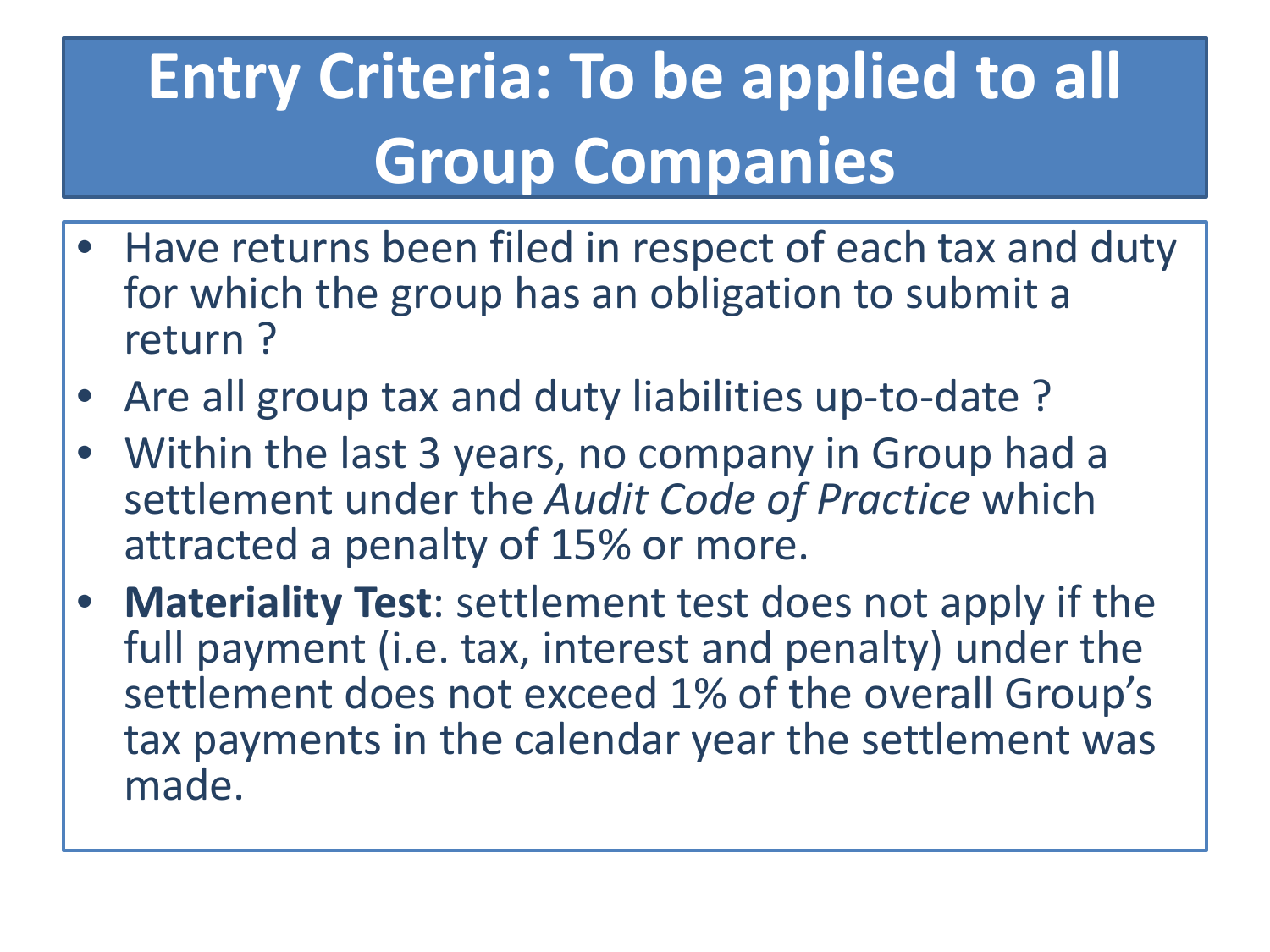## **Entry Criteria: To be applied to all Group Companies**

- If settlement made within 3 year period, confirmation that new controls have been implemented to prevent future occurrences of the same or similar issues.
- Confirmation that, within 3 year period, no group company has been found to be non-compliant with a Customs or Excise authorisation or licence.
- Confirmation that the Group has the broad principles of a tax control framework in place.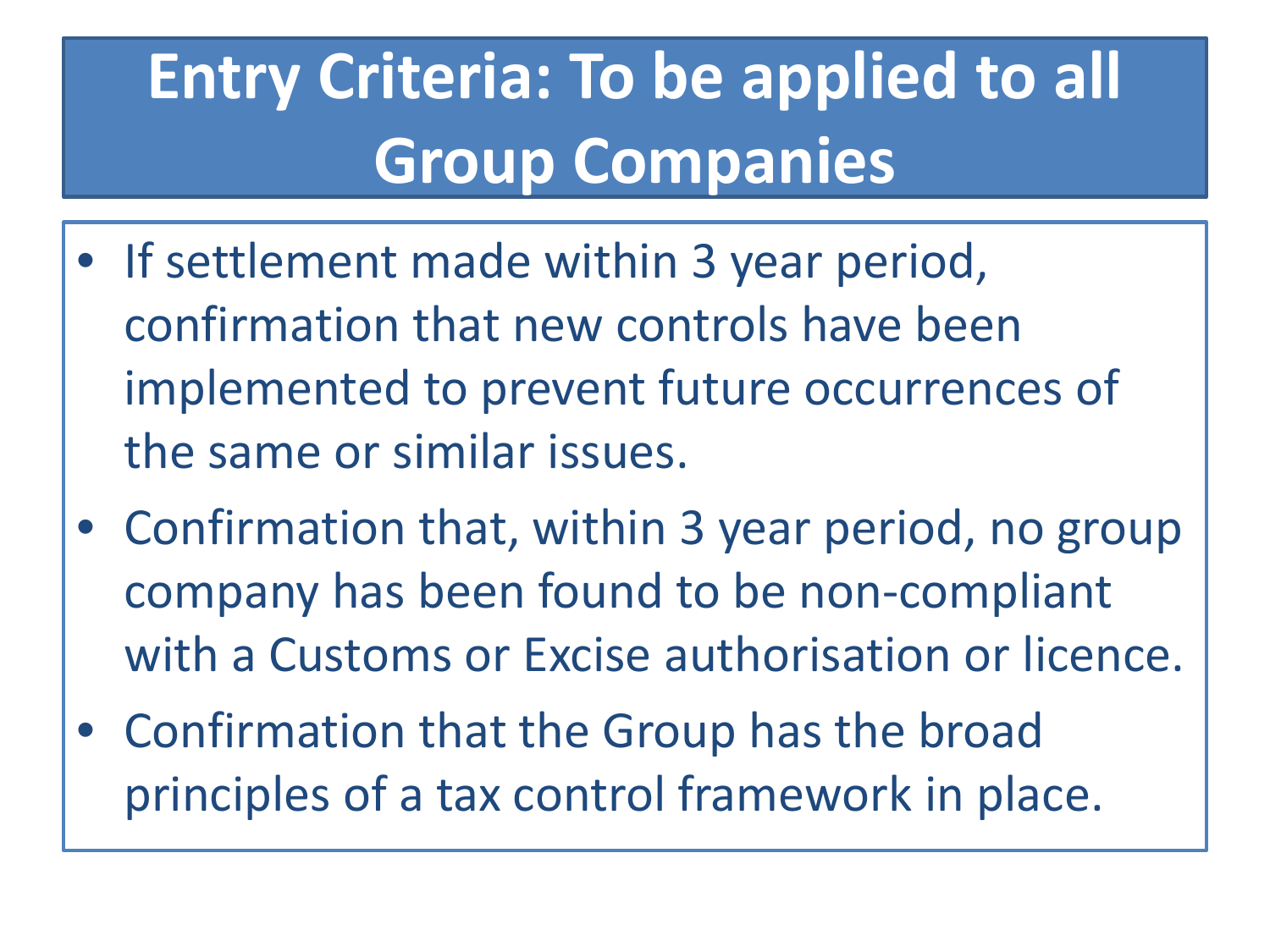#### **Elements of Tax Control Framework**

- **Tax Strategy Established:** This should be clearly documented and owned by the senior management of the Group.
- **Applied Comprehensively**: The tax strategy needs to govern the full range of the Groups activities.
- **Responsibility Assigned**: The role of the Group's tax department and its responsibility for the implementation of the tax strategy should be clearly recognised and properly resourced.
- **Governance Documented**: Rules and reporting that ensure transactions and events are compared with the expected norms and that potential risks of non-compliance are identified and managed. The governance process within the Group should be documented and its effectiveness reviewed periodically.
- **Testing Performed**: Compliance with the policies and processes of the tax strategy, its application and the governance of the process are regularly monitored, tested and maintained.
- **Assurance Provided**: The Corporate governance, responsibilities, communications strategy and overall risk management strategies are such that they can be outlined to Revenue, as required, to satisfy Revenue that the Group has the principles of a tax control framework in place.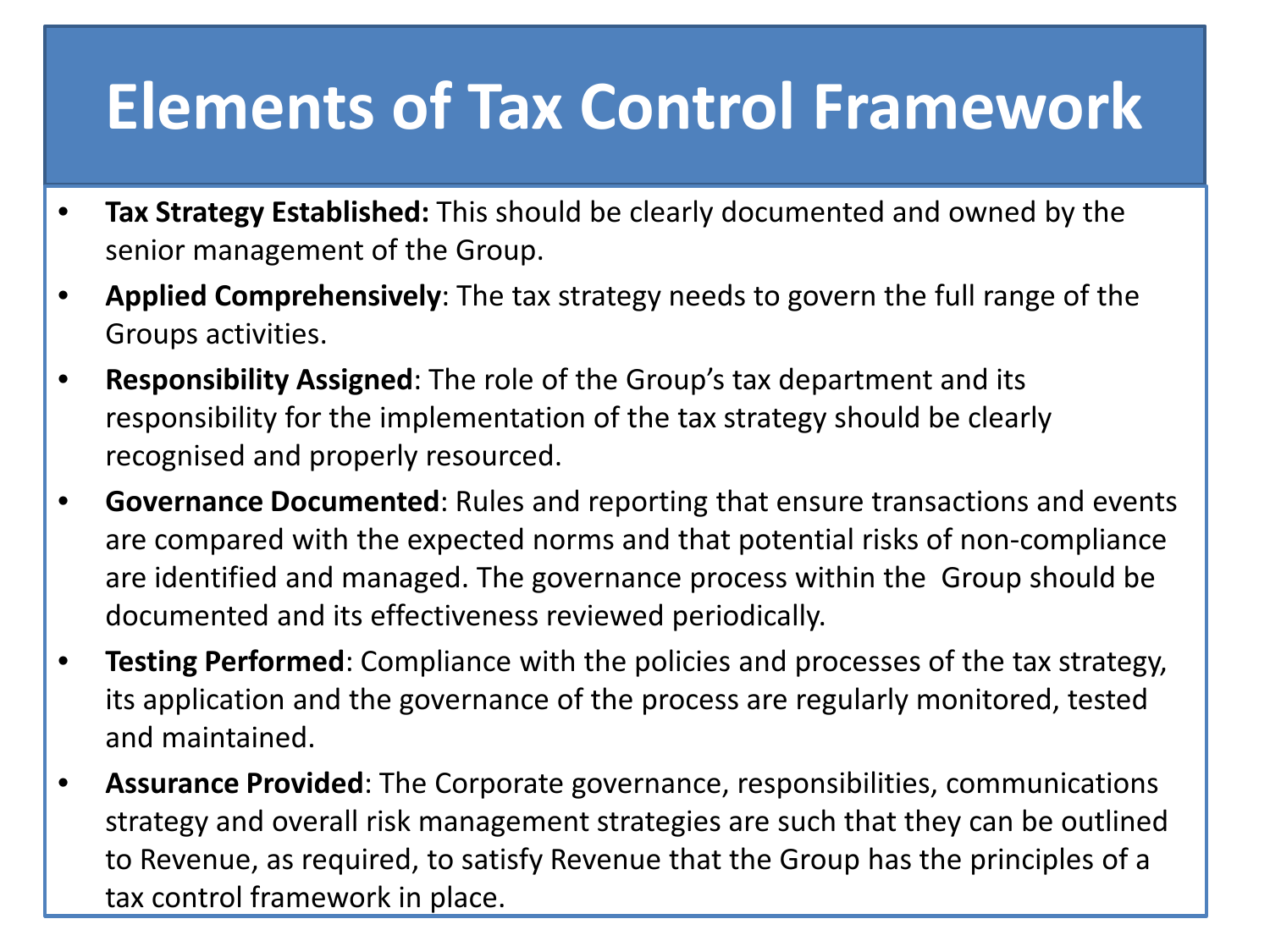# **"In" against "Out"**

| <b>Benefits of participation in</b><br><b>Co-Operative Compliance Framework</b>                                                                           | <b>Normal Revenue standards</b>                                                                                                        |
|-----------------------------------------------------------------------------------------------------------------------------------------------------------|----------------------------------------------------------------------------------------------------------------------------------------|
| Revenue recognition that the Corporate Not applicable                                                                                                     |                                                                                                                                        |
| <b>Group has met the compliance criteria for</b><br>entrance into CCF.                                                                                    |                                                                                                                                        |
| <b>Dedicated Case Manager.</b>                                                                                                                            | No dedicated case manager. Customer<br>with<br><b>Service</b><br>team<br>case<br>manager<br>involvement mainly for risk interventions. |
| $\overline{\mathsf{A}}$<br>reduced<br>level<br><b>of</b><br>interventions for the Corporate Groups in<br>CCF.                                             | compliance   Normal Audit and Intervention Programme                                                                                   |
| A Verification Programme to verify, Normal Audit Programme<br>compliance with the obligations and<br>commitments under the CCF.                           |                                                                                                                                        |
| Interventions mainly, profile interview   Normal<br>and aspect query, if required. Audit only   Programme.<br>in exceptional cases e.g. transfer pricing. | <b>Audit</b><br><b>Intervention</b><br>and                                                                                             |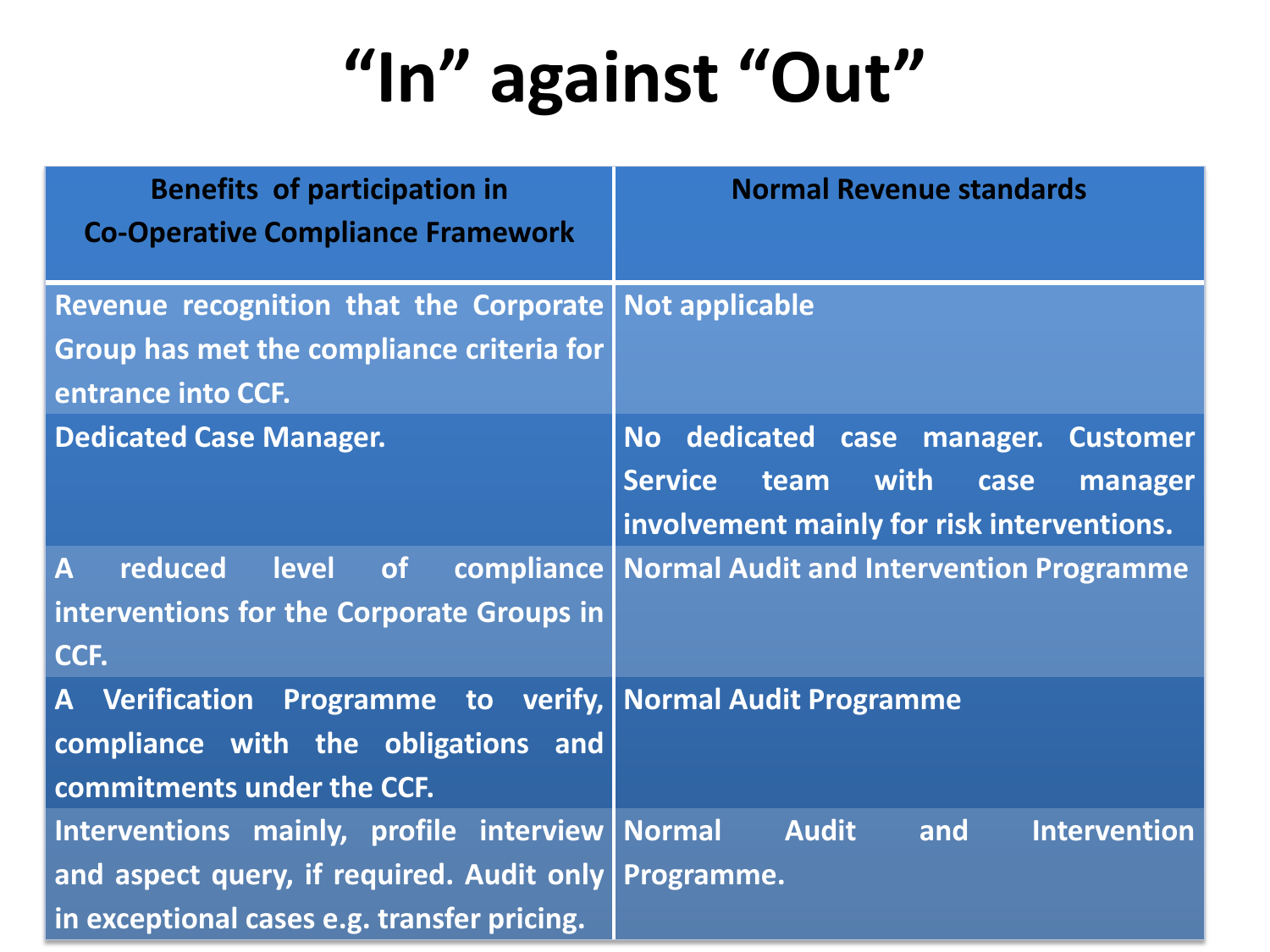# **"In" against "Out"**

| <b>Benefits of participation in</b><br><b>Co-Operative Compliance Framework</b>                                                                                                                                                                                                  | <b>Normal Revenue standards</b> |
|----------------------------------------------------------------------------------------------------------------------------------------------------------------------------------------------------------------------------------------------------------------------------------|---------------------------------|
| Annual face to face meeting. Customs and   No formal meeting Programme.<br>transfer pricing staff at annual meetings, as<br>relevant.                                                                                                                                            |                                 |
| Annual Risk Review Plan agreed by both Not applicable<br>parties.                                                                                                                                                                                                                |                                 |
| A streamlined process for approval of Normal customer service levels<br><b>Corporation Tax and VAT refund claims to</b><br>apply to Corporate Groups in CCF.                                                                                                                     |                                 |
| In the main, self review disclosure will be Normal Review Programme including the<br>reviewed by way of aspect query or profile possibility of audit.<br>interview. An audit will only arise should<br>the findings of the initial intervention<br>indicate that it is required. |                                 |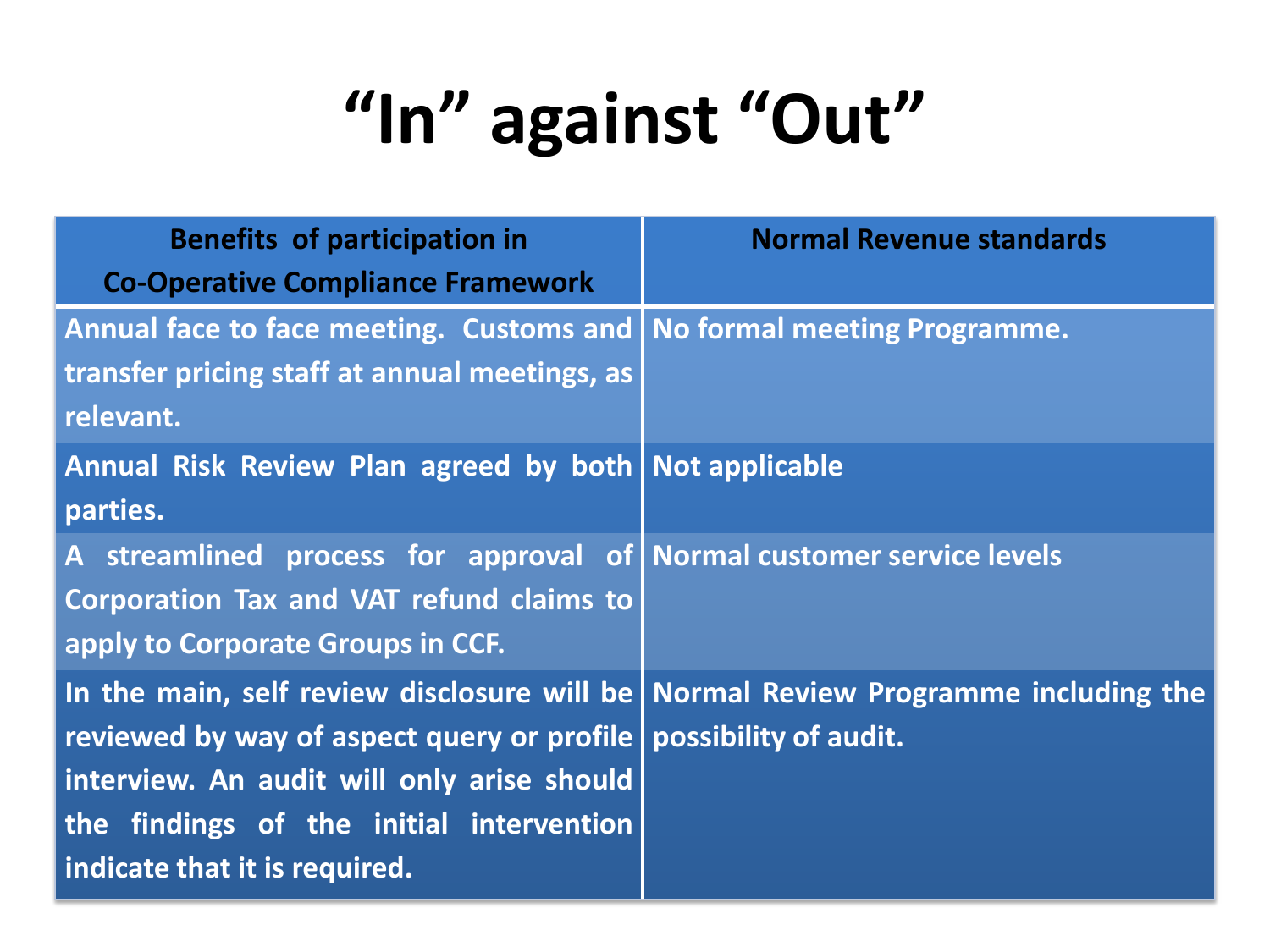### **What do Participants Get?**

- **A dedicated Case Manager (HEO/AO/AP level) is assigned to the Group**
- **A self-review voluntary disclosure will verified/checked by way of Profile Interview or Aspect Query. No audit will be undertaken except in exceptional circumstances.**

- **Annual Meeting with Revenue.**
- **Customs and transfer pricing staff to attend Annual Meeting as required.**
- **A streamlined process to refund CT and VAT claims for CCF participants.**
- **Operate a Verification Programme for CCF participants as part of Governance of CCF.**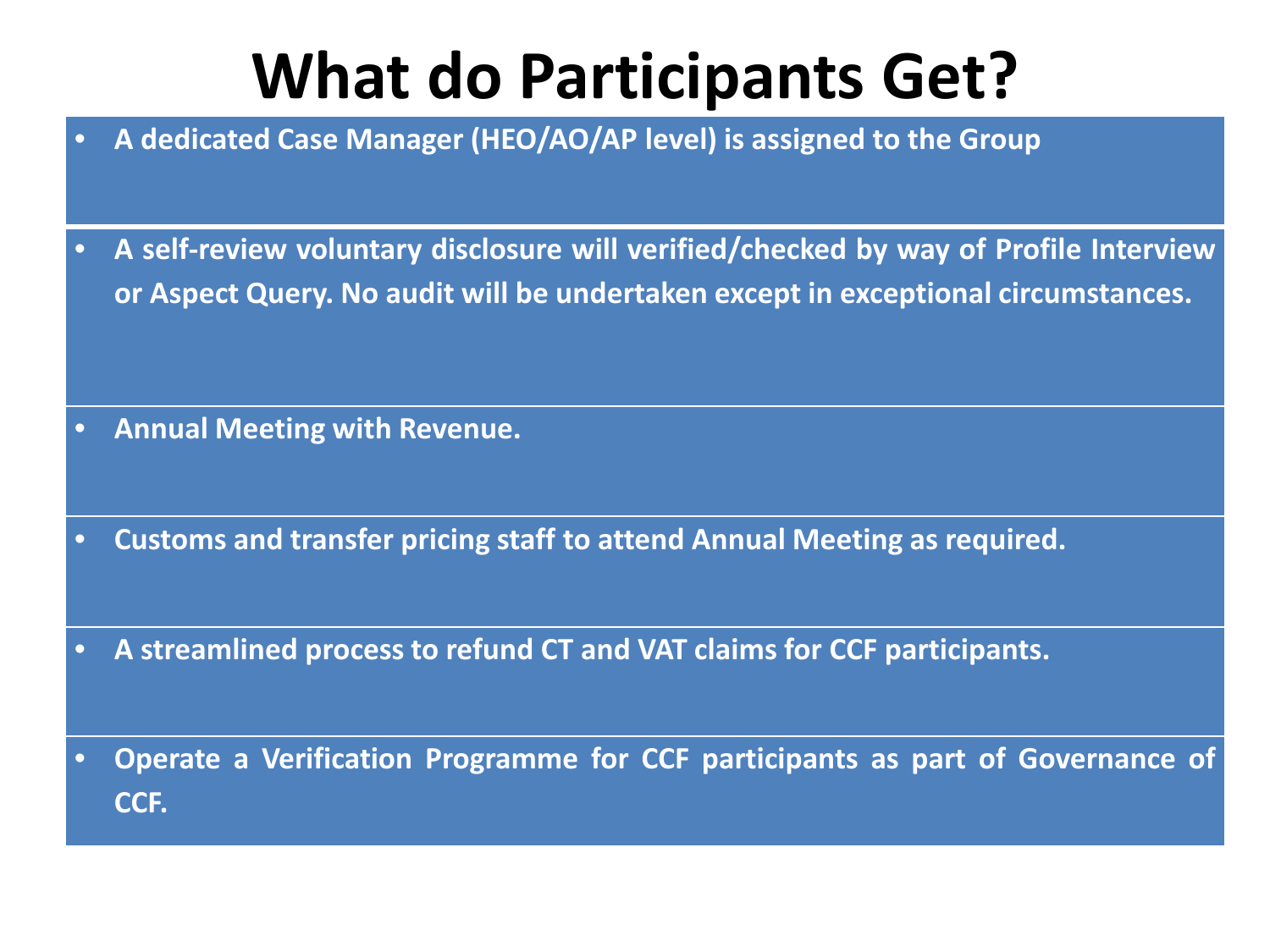#### **What Does Revenue Get ?**

- **Taxpayer meets all tax obligations in accordance with legal requirements.**
- **Taxpayer commits to self reviews and where risks, under-declarations, or errors are identified to inform Revenue.**
- **Annual Meeting with Group at which areas of concern can be raised and explored and agreed risk review plan examined.**

- **Taxpayer advises and consults with Revenue in advance of undertaking any restructurings, reorganisations, or major transactions.**
- **Revenue kept informed of economic and sectoral changes/insights.**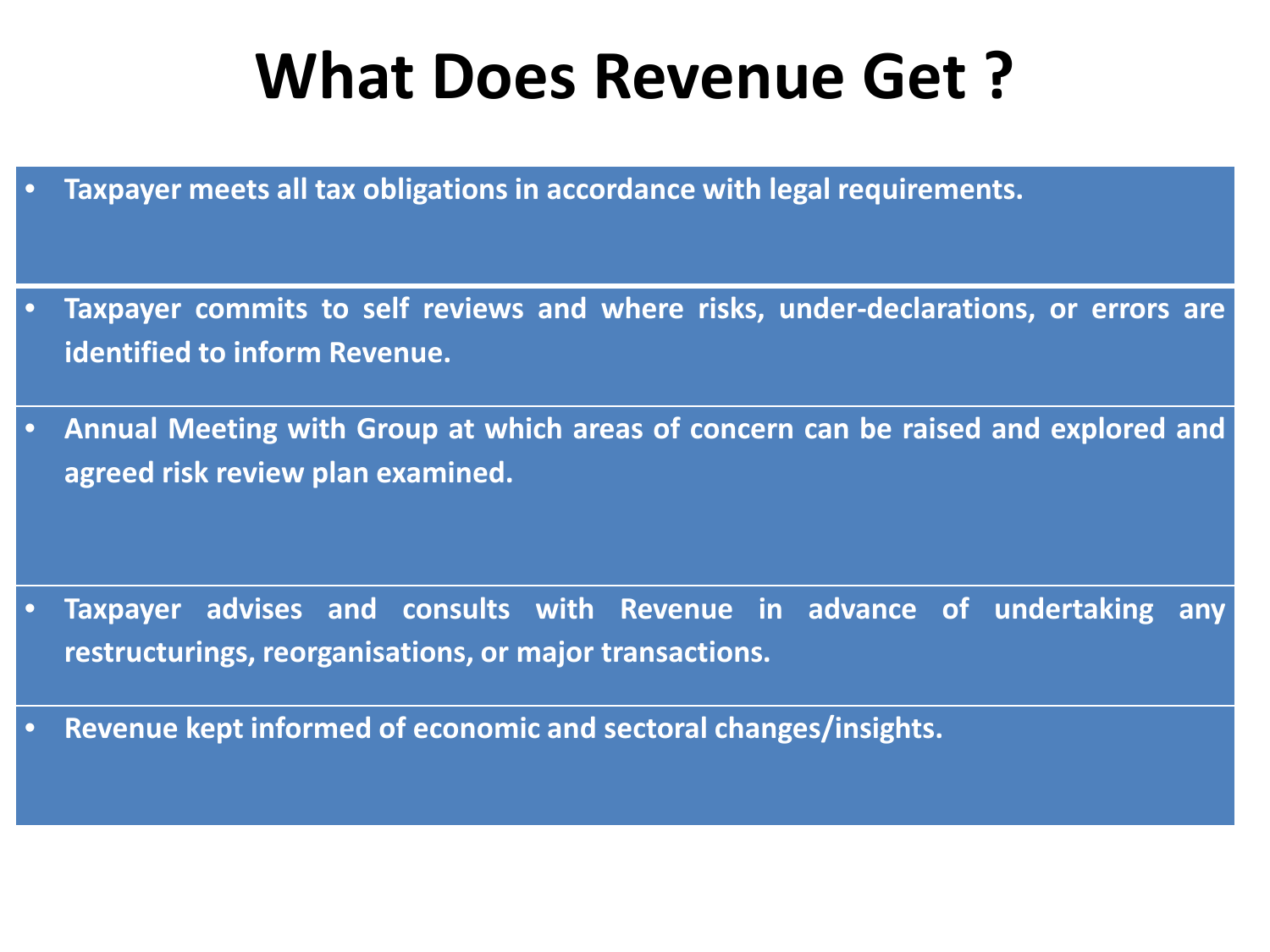# So Who Can Apply?

- Only LCD corporate groups, including one company groups, some exclusions
- Exclusions:
	- Section 110 companies
	- Funds (but not REITs and not major administrators)
	- Pension funds (but not major administrators)
	- HWIs
	- Partnerships
	- 2nd Tier Districts
	- Company in LCD because entire sector is in LCD and company, otherwise, not sufficiently large to be in LCD (mainly financial services (e.g. some aircraft leasing) and insurance companies)